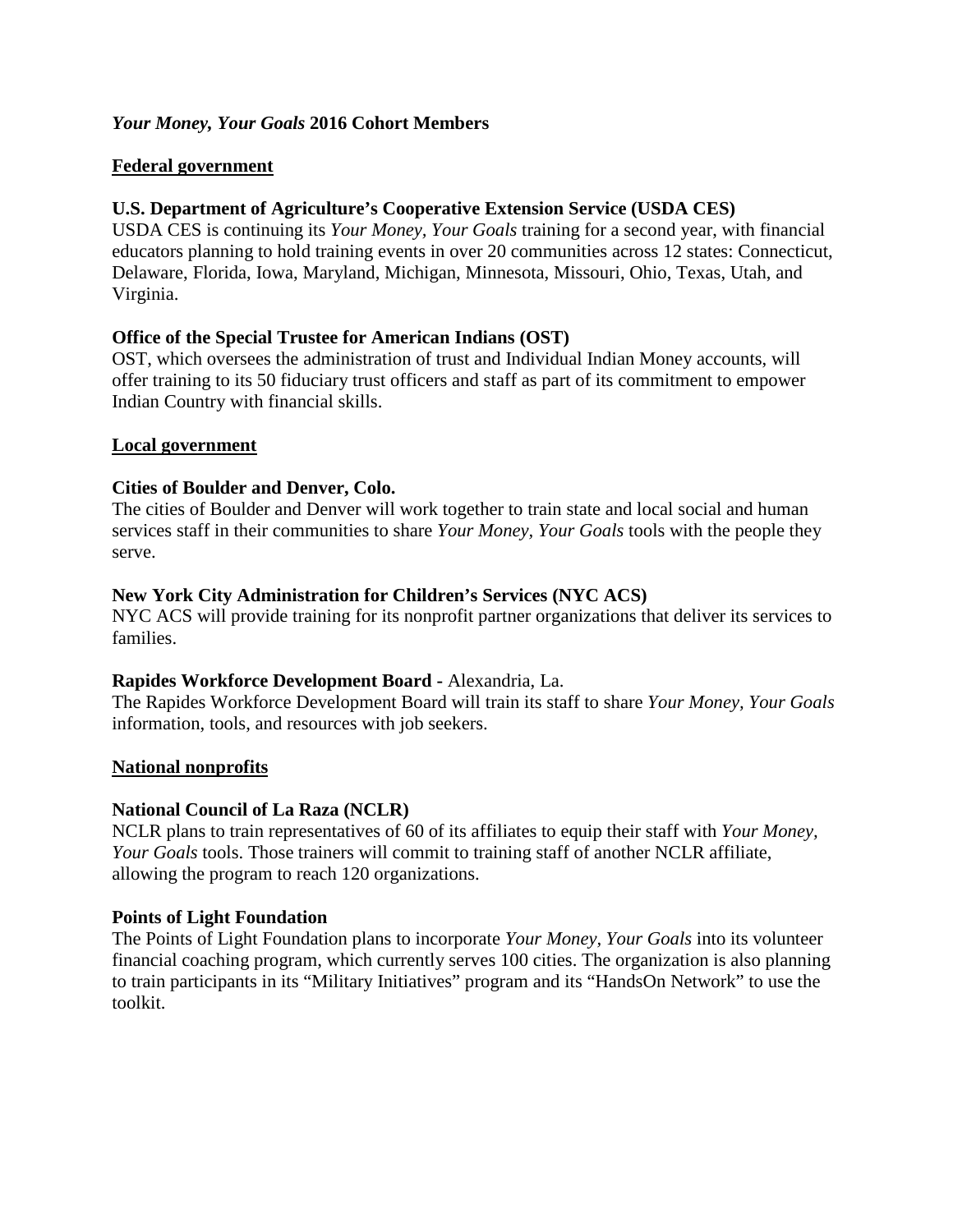### **Statewide organizations**

## **Florida Prosperity Partnership (FPP)**

FPP, a coalition of over 750 organizations providing pathways to financial security, is driving adoption statewide of *Your Money, Your Goals* in Florida by inviting organizations across the state to a training webinar and hosting an in-person training in Central Florida.

## **Illinois Asset Building Group (IABG) – a project of Heartland Alliance**

IABG is a Chicago-based statewide coalition committed to expanding access to the tools families need to build financially secure futures. IABG is serving as the lead organization for a coalition of 11 organizations across the state that submitted letters of interest in the program.

# **Indiana Assets and Opportunity Network and Indiana Legal Services (ILS)**

Indiana Assets and Opportunity Network and ILS plan to use *Your Money, Your Goals* to help to enhance the knowledge of both legal aid and human service provider staff about the importance of financial empowerment, legal assistance, and access to other resources to achieve financial stability. Each organization plans to hold multiple training events across the state.

## **Legal Aid Society of Hawaii**

Legal Aid Society of Hawaii intends to use *Your Money, Your Goals* to inform, educate and inform the public through its outreach programs.

## **Opportunity Alliance Nevada (OA-NV)**

OA-NV plans to drive adoption of *Your Money, Your Goals* throughout Nevada by hosting training events in Reno and Las Vegas.

### **Prosperity Works** – Albuquerque, N.M.

Prosperity Works will offer training in Albuquerque and will promote the toolkit to participants in the New Mexico Assets Consortium, which consists of 30 educational, tribal, and non-profit organizations.

### **Regional organizations**

# **The Puget Sound Coalition**

This group of four Seattle-area organizations is coordinating to use *Your Money, Your Goals* to support asset-building activities in a three-county area of Washington State and plans to expand its training effort to serve other Washington organizations.

# **ASIAN, Inc.** – San Francisco, Calif**.**

ASIAN, Inc. plans to address the continuum of financial capability service needs of its target populations of low-income tenants, distressed homeowners, first time homebuyers, selfemployed minority business owners, a tribal community and the LMI employees of minority businesses with *Your Money, Your Goals.*